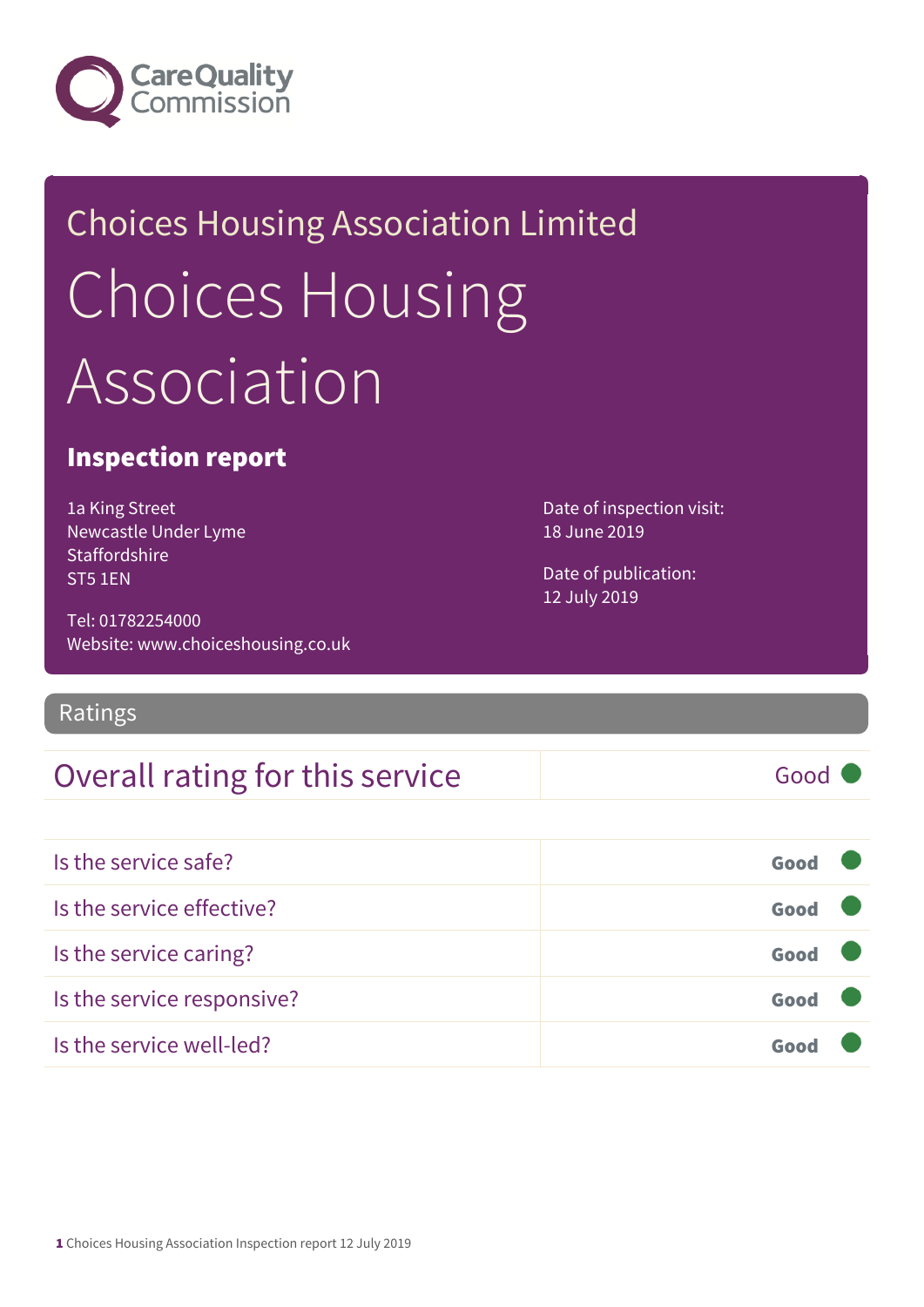### Summary of findings

### Overall summary

#### About the service

Choices Housing Association is a care at home service providing personal care to 106 people at the time of the inspection. The service supported people across 12 extra care and supported living housing across Staffordshire, Shropshire and Stoke some of whom were living with dementia, mental and physical health needs and learning disabilities.

The service has been developed and designed in line with the principles and values that underpin Registering the Right Support and other best practice guidance. This ensures that people who use the service can live as full a life as possible and achieve the best possible outcomes. The principles reflect the need for people with learning disabilities and/or autism to live meaningful lives that include control, choice, and independence. People using the service receive planned and co-ordinated person-centred support that is appropriate and inclusive for them.

#### People's experience of using this service and what we found

People were supported by trained staff to remain safe. People had personalised care plans and risk assessments in place which helped staff understand their needs and learn about their preferences. People were supported to remain healthy and could access health care professionals should they require this.

Staff were recruited safely and had access to needs led training. This ensured they could meet people's changing needs. People were supported by regular carers who offered flexible support.

People were supported to have maximum choice and control of their lives and staff supported them in the least restrictive way possible and in their best interests; the policies and systems in the service supported this practice.

People were supported by compassionate staff who respected their privacy and dignity. People were involved in regular reviews of their care and encouraged to offer feedback. People were supported to receive their medicines safely.

The management team completed quality monitoring audits to continuously improve the standard of care. Staff were involved in learning forums to share best practice and ensure a high quality of care to people.

For more details, please see the full report which is on the CQC website at www.cqc.org.uk

Rating at last inspection The last rating for this service was good (published 21 December 2016)

Why we inspected This was a planned inspection based on the previous rating.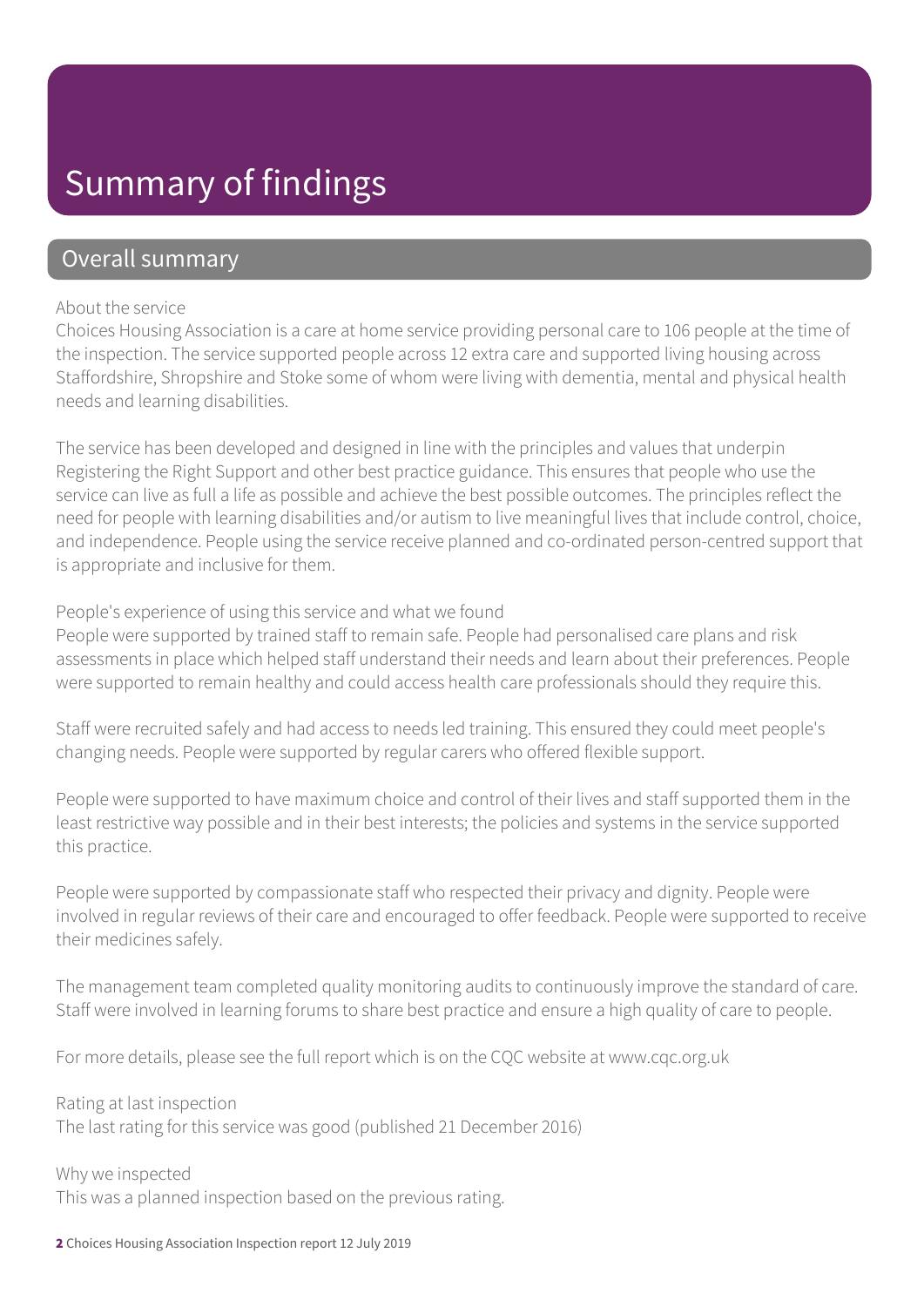### Follow up

We will continue to monitor information we receive about the service until we return to visit as per our reinspection programme. If we receive any concerning information we may inspect sooner.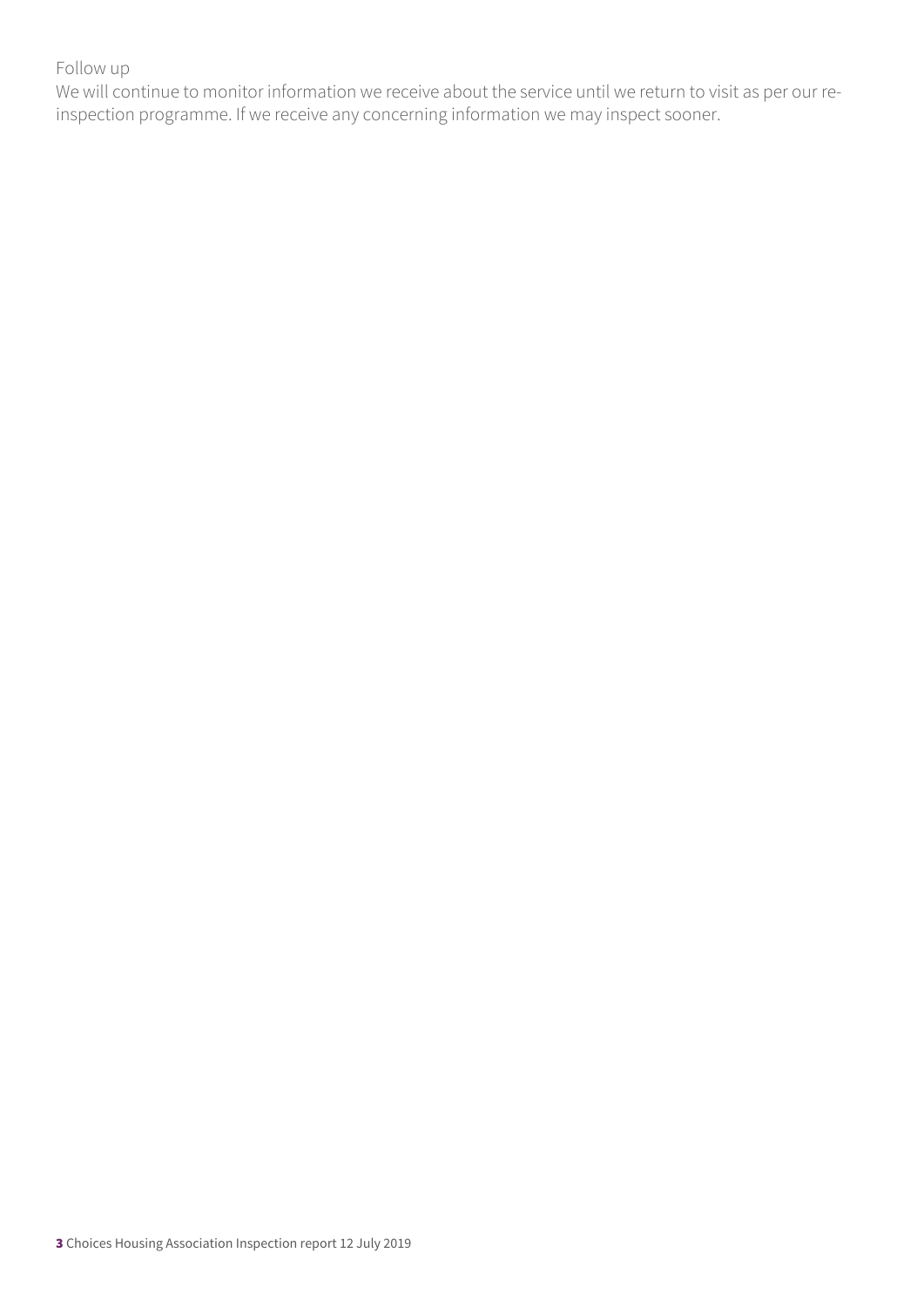### The five questions we ask about services and what we found

We always ask the following five questions of services.

| Is the service safe?                          | Good |
|-----------------------------------------------|------|
| The service was safe.                         |      |
| Details are in our safe findings below.       |      |
| Is the service effective?                     | Good |
| The service was effective.                    |      |
| Details are in our effective findings below.  |      |
| Is the service caring?                        | Good |
| The service was caring.                       |      |
| Details are in our caring findings below.     |      |
| Is the service responsive?                    | Good |
| The service was responsive.                   |      |
| Details are in our responsive findings below. |      |
| Is the service well-led?                      | Good |
| The service was well-led.                     |      |
| Details are in our well-Led findings below.   |      |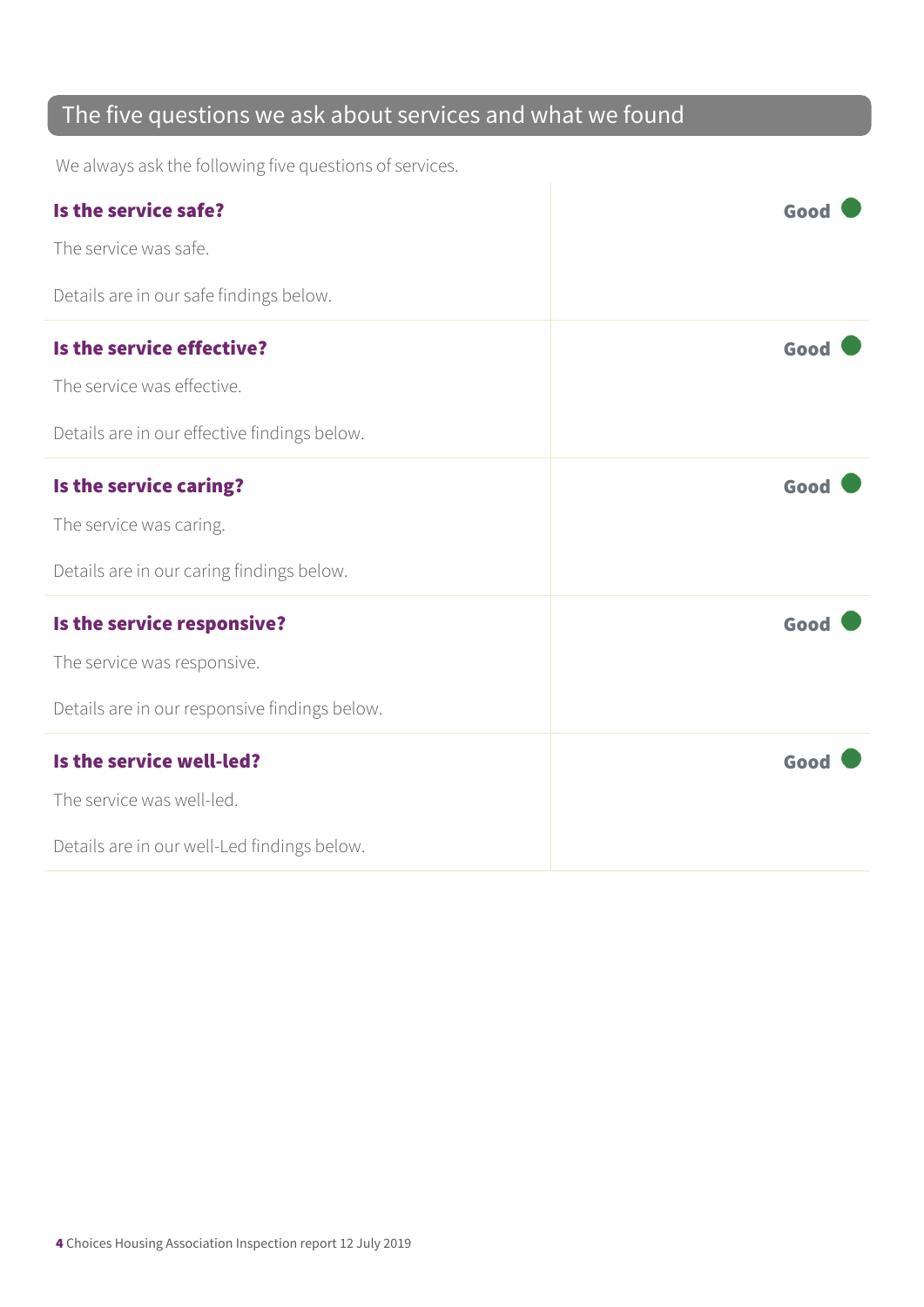

# Choices Housing Association

Detailed findings

## Background to this inspection

#### The inspection

We carried out this inspection under Section 60 of the Health and Social Care Act 2008 (the Act) as part of our regulatory functions. We checked whether the provider was meeting the legal requirements and regulations associated with the Act. We looked at the overall quality of the service and provided a rating for the service under the Care Act 2014.

#### Inspection team

The inspection team consisted of two inspectors and an Expert by Experience. An Expert by Experience is a person who has personal experience of using or caring for someone who uses this type of care service.

#### Service and service type

This service provides care and support to people living in 12 'supported living' and 'extra care' settings, so that they can live as independently as possible. People's care and housing are provided under separate contractual agreements. CQC does not regulate premises used for supported living; this inspection looked at people's personal care and support.

The service had a manager registered with the Care Quality Commission. This means that they and the provider are legally responsible for how the service is run and for the quality and safety of the care provided.

#### Notice of inspection

We gave the service 48 hours' notice of the inspection. This was because it is a small service and we needed to be sure that the provider or registered manager would be in the office to support the inspection.

Inspection activity started on 13 June 2019 and ended on 21 June 2019. We visited the office location on 18 June 2019.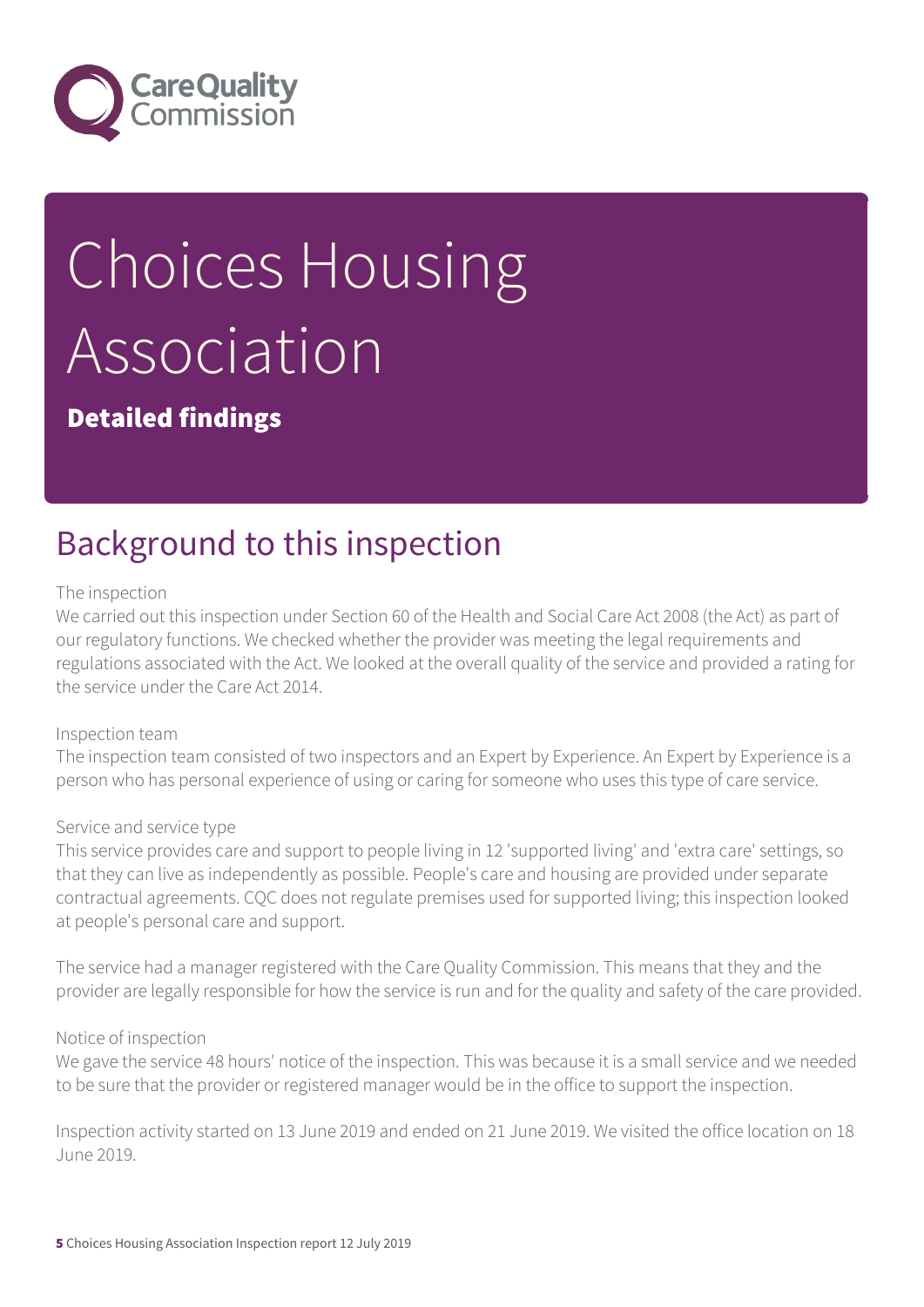#### What we did before inspection

We reviewed information we had received about the service since the last inspection. We sought feedback from the local authority and professionals who work with the service. We used the information the provider sent us in the provider information return. This is information providers are required to send us with key information about their service, what they do well, and improvements they plan to make. This information helps support our inspections. We used all of this information to plan our inspection.

#### During the inspection

We spoke with fourteen people who used the service and four relatives about their experience of the care provided. We spoke with nine members of staff including the registered manager, service managers, performance compliance managers, senior care workers and care workers. We reviewed a range of records. This included eight people's care records and multiple medication records. We looked at two staff files in relation to recruitment and staff supervision. A variety of records relating to the management of the service, including policies and procedures were reviewed.

#### After the inspection

We continued to seek clarification from the provider to validate evidence found. We looked at quality assurance records. We spoke with two professionals who visit the service.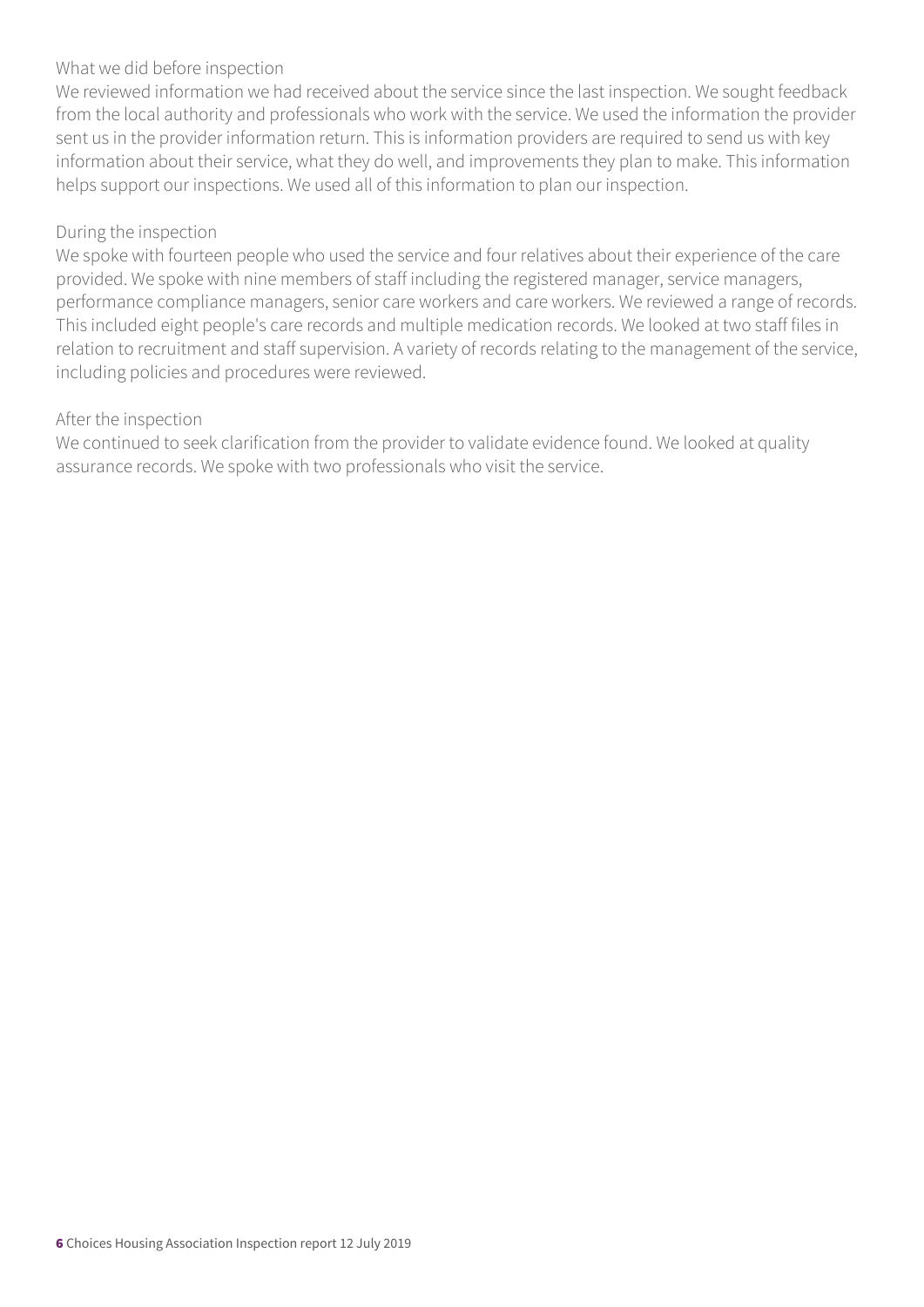### Is the service safe?

# Our findings

Safe – this means we looked for evidence that people were protected from abuse and avoidable harm.

At the last inspection this key question was rated as good. At this inspection this key question has remained the same.

Good: This meant people were safe and protected from avoidable harm.

Systems and processes to safeguard people from the risk of abuse

- People felt safe receiving support from Choices and felt able to raise concerns with the staff team. One person told us, "I feel very safe. My issues are that I have no sense of balance, I have lost this. So, when having a shower [staff] support me so I don't topple over."
- Staff received training in safeguarding and were knowledgeable about the different types of abuse and how to report them. One staff member told us, "I know the signs to look out for of potential abuse and I would report any concerns to the management team and local authority safeguarding team."

Assessing risk, safety monitoring and management

- People had personalised risk assessments in place which had been completed with them and where appropriate their family and other professionals. For example, people had risk assessments in place for smoking and moving and handling.
- Accidents, incidents and near misses were reported and investigated by the management teams to reduce the risk of reoccurrence. For example, following referrals to the local safeguarding team the management team would identify any contributing factors such as staffing and work with other professionals to reduce potential future risk.

### Staffing and recruitment

- People were supported by sufficient numbers of trained staff. One person told us, "Staff never rush me at all. My times my own and staff fully respect that." One relative told us, "Staff are flexible on times and are very adaptable to [my relative's] changing needs."
- Systems were in place to ensure suitable staff were employed and the relevant checks were completed. Staff files included proof of the person's identity, references and Disclosure and Barring Service (DBS) checks to ensure staff were suitable for employment in the care sector.

### Using medicines safely

- The provider had systems and processes in place to make sure people received their medicines as they had been prescribed. One person told us, "Staff prepare all my medicines for me and watch me take them safely. They then watch and help if required when I inject my insulin. I inject myself but they ensure it is safely done."
- Staff had undergone medicine training and medicines records were accurate and up to date. One staff member told us, " I have received medicines training and have regular competency checks with the senior staff."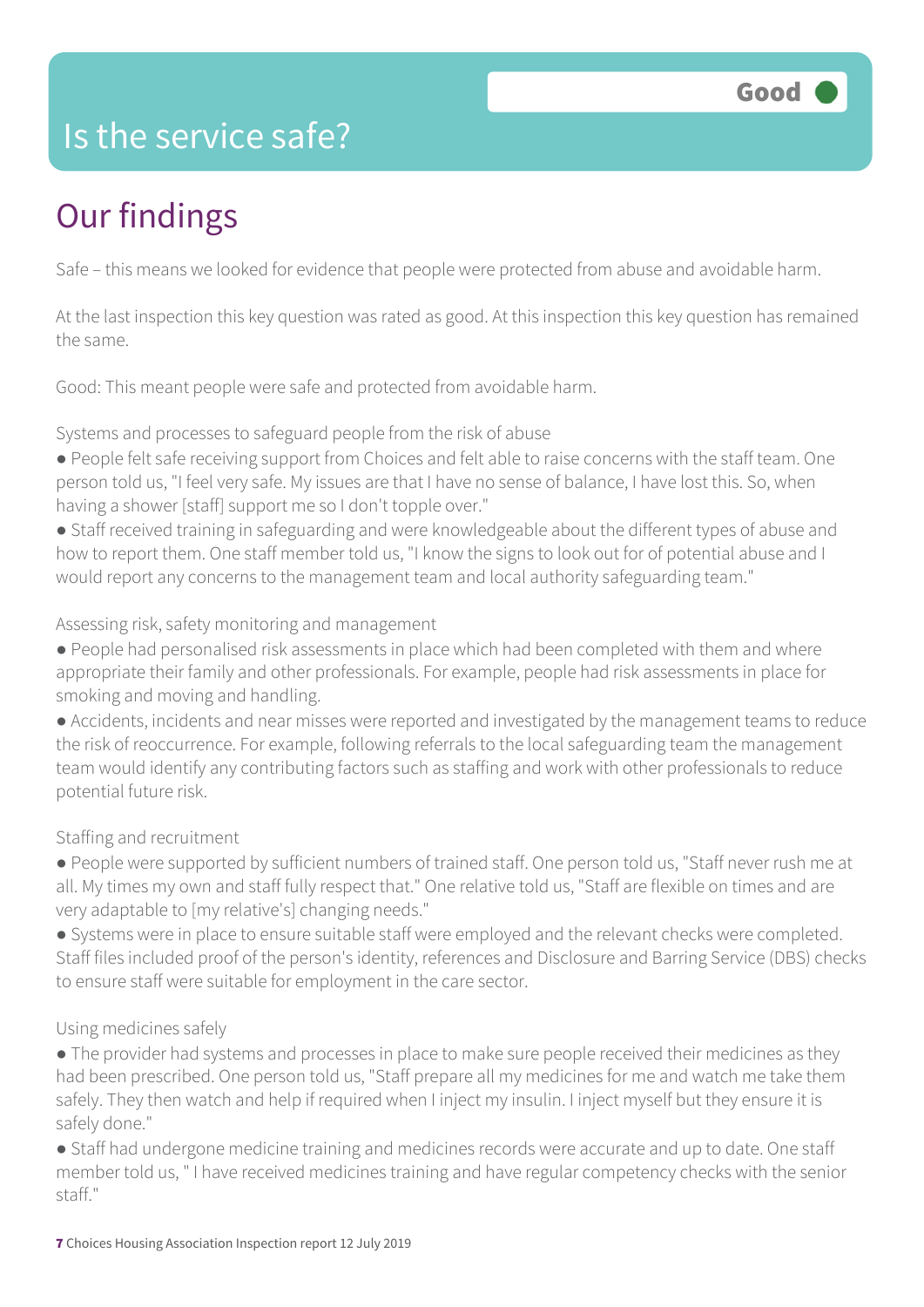● There were protocols in pace for people who had 'as required' medicines and staff were recording these in line with the provider's policies.

● The provider had a system in place to audit medicines records to ensure they were completed appropriately and any errors were identified. Were medicines errors had been made, the management team had taken appropriate action.

Preventing and controlling infection

● Staff were knowledgeable about protecting people from the risk of infection and had access to disposable gloves and aprons. One staff member told us, "When supporting people with personal care I always make sure I have gloves and an apron on."

Learning lessons when things go wrong

● The management team reviewed all incident reports to identify where lessons could be learned and how they could improve people's care. For example, following a person becoming confused, staff worked alongside the person, their family and social worker to input assistive technology to reduce the risk of them becoming disorientated and remain as independent as possible.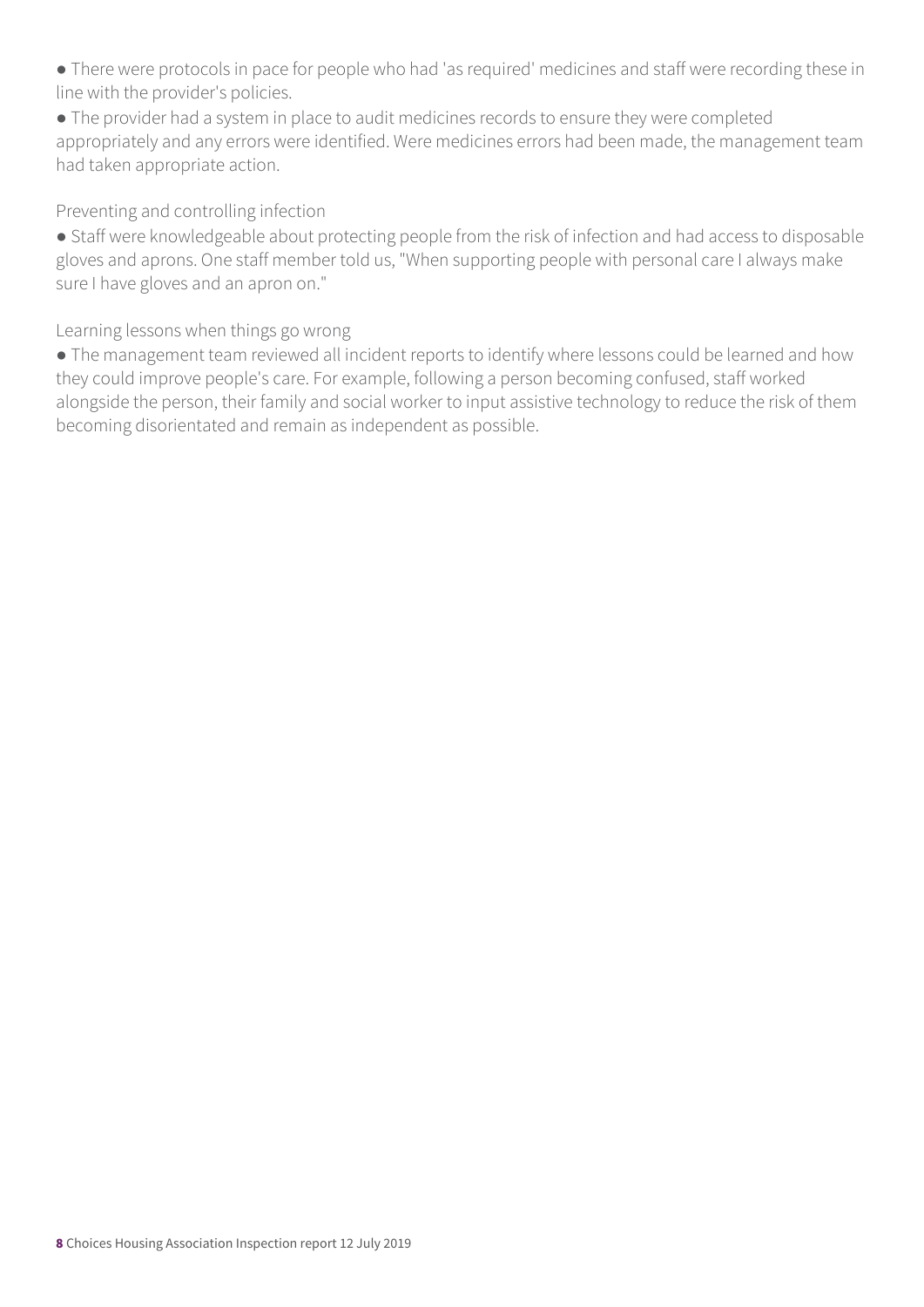### Is the service effective?

# Our findings

Effective – this means we looked for evidence that people's care, treatment and support achieved good outcomes and promoted a good quality of life, based on best available evidence.

At the last inspection this key question was rated as good. At this inspection this key question has stayed the same.

Good: This meant people's outcomes were consistently good, and people's feedback confirmed this.

Assessing people's needs and choices; delivering care in line with standards, guidance and the law

- People's physical, mental health and social needs were comprehensively assessed prior to the start of and during their care. One relative told us, "This is done with [relative]. They take part and I sit in and observe and explain to them anything they doesn't understand. My care is regularly reviewed and I am always invited to attend."
- The provider sought other professionals' advice where this was required. For example, guidance had been requested from district nurses in regards to a managing a person's skin integrity.

Staff support: induction, training, skills and experience

- Staff received an induction which included the Care Certificate. The Care Certificate has been introduced nationally to help new care workers develop and demonstrate key skills, knowledge, values and behaviours which should enable them to provide people with safe, effective, compassionate and high-quality care.
- People were supported by trained staff team who told us the training was 'good' and helped them support people effectively. For example, staff completed training alongside nurses in catheter care to offer a person support with managing their continence needs safely.
- There was an effective system in place to monitor staff training to ensure this was up to date.

Supporting people to eat and drink enough to maintain a balanced diet

- People were supported by staff to maintain a balanced diet, depending on their preferences. One person told us, "They do me cereal and toast for breakfast with a cup of tea and in the evening either beans on toast or even some soup depending on what I fancy."
- People were supported to access professional support to maintain a healthy diet where required or where risks of weight loss or malnutrition had been noted. For example, one person had received support from their GP and staff completed daily food records to monitor their diet.

Staff working with other agencies to provide consistent, effective, timely care

- Professionals we spoke with were positive about Choices. For example, one professional told us, "I have also worked positively with the management in relation to resolving issues. The multi-agency working together approach worked extremely well with reducing the risk to people."
- People were supported by a consistent staff team who knew them well. One person told us, "I get regular [staff] mostly but I know them all anyway." Another person told us, "[Staff] know about everything I need help with."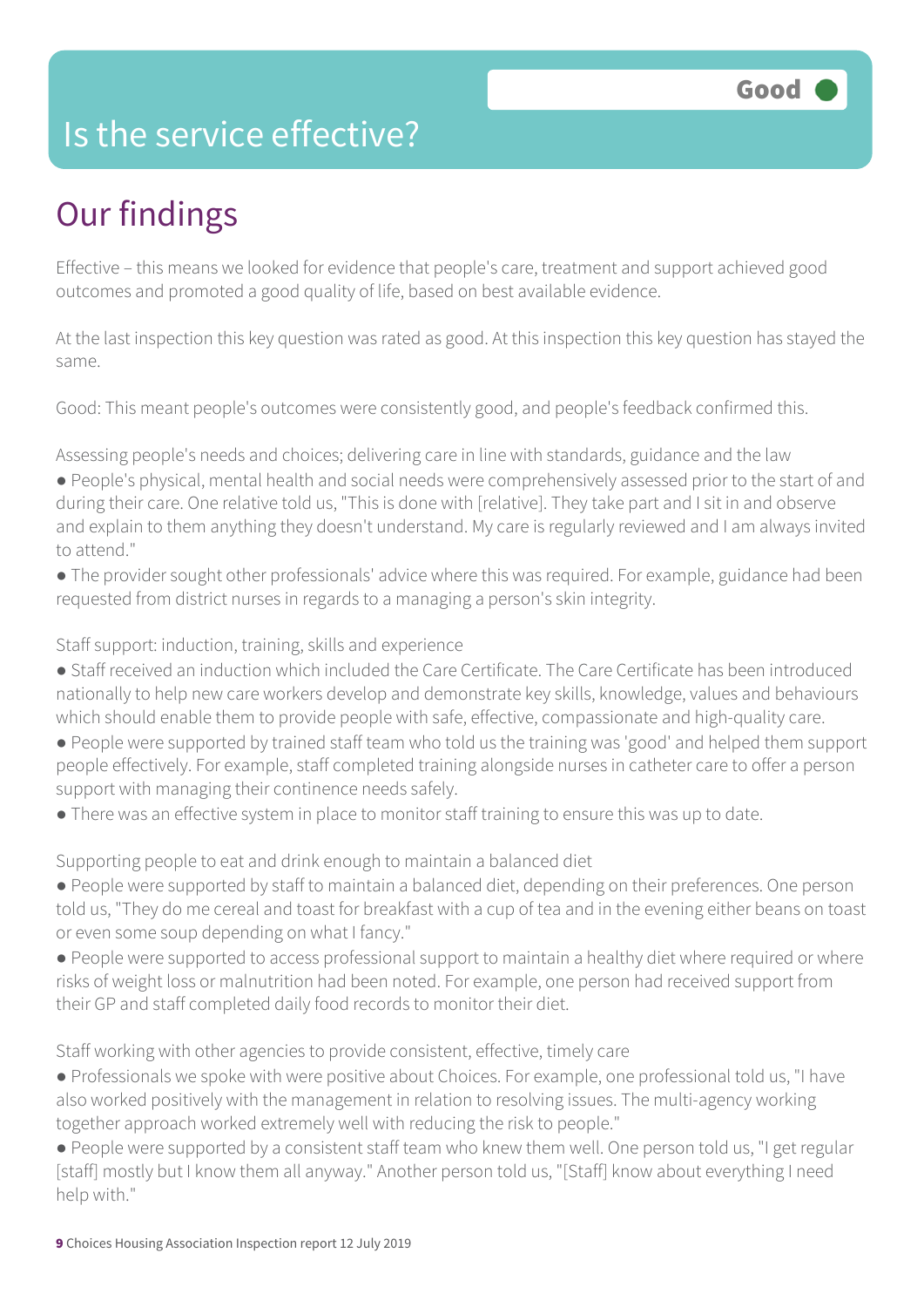● Communication within the service was good. Staff had handovers before they commenced their work to keep up to date the people's changing needs.

Supporting people to live healthier lives, access healthcare services and support

● The provider worked alongside health professionals to support people to access healthcare and support. For example, the provider completed joint care with the district nurses to support a person with the wound care needs.

Ensuring consent to care and treatment in line with law and guidance

The Mental Capacity Act 2005 (MCA) provides a legal framework for making particular decisions on behalf of people who may lack the mental capacity to do so for themselves. The Act requires that, as far as possible, people make their own decisions and are helped to do so when needed. When they lack mental capacity to take particular decisions, any made on their behalf must be in their best interests and as least restrictive as possible. People can only be deprived of their liberty to receive care and treatment when this is in their best interests and legally authorised under the MCA. Where people may need to be deprived of their liberty in order to receive care and treatment in their own homes, the DoLS cannot be used. Instead, an application can be made to the Court of Protection who can authorise deprivations of liberty. We checked whether the service was working within the principles of the MCA.

- We found the service was working within the principles of the MCA.
- People's capacity had been explored as part of their care assessments and best interests decisions had been completed where required.
- People had given consent to their care and support. For example, a person had signed consent to the provider managing their cigarettes due to fire risk.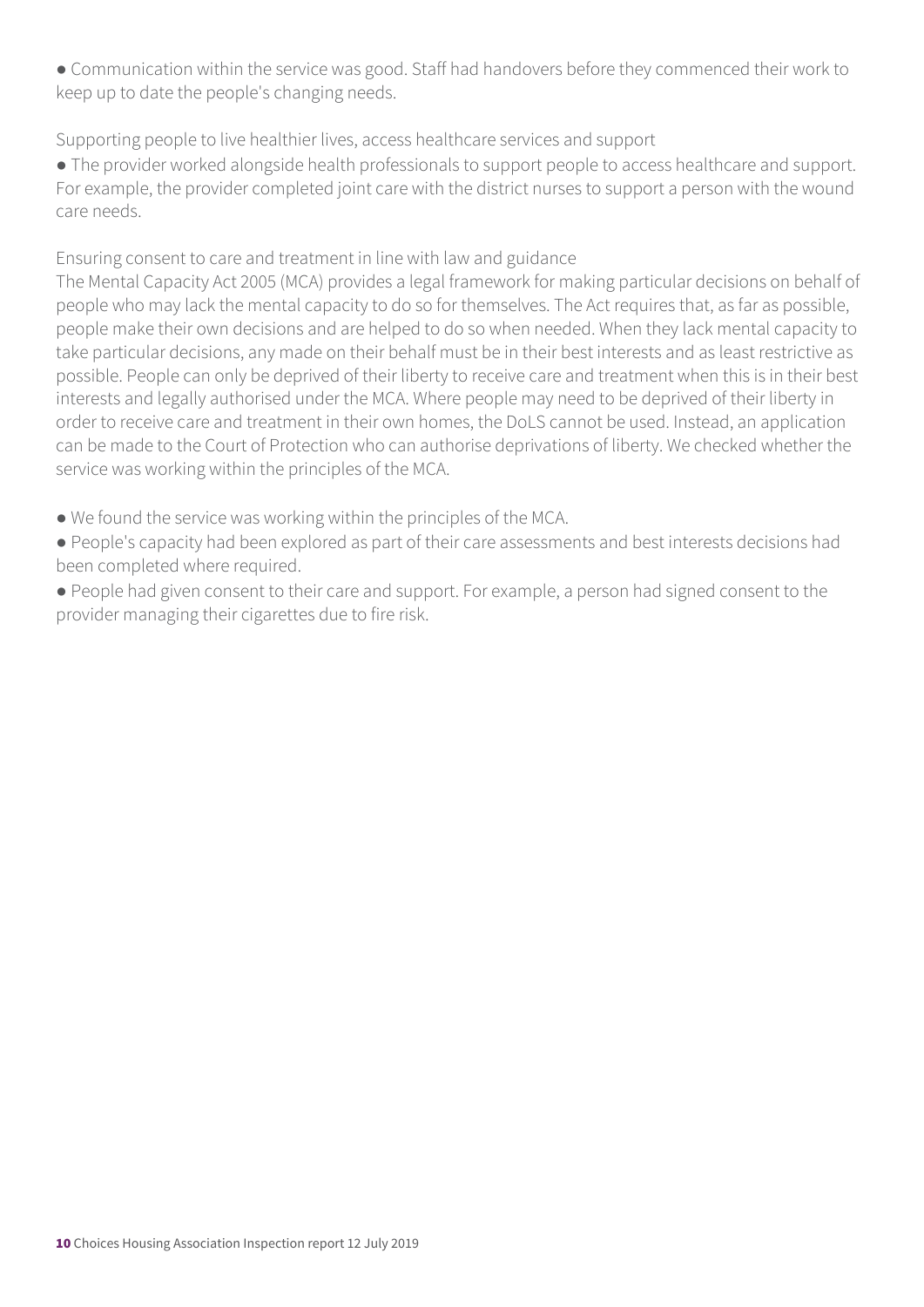### Is the service caring?

# Our findings

Caring – this means we looked for evidence that the service involved people and treated them with compassion, kindness, dignity and respect.

At the last inspection this key question was rated as good. At this inspection this key question has remained the same.

Good: This meant people were supported and treated with dignity and respect; and involved as partners in their care.

Ensuring people are well treated and supported; respecting equality and diversity

- People were treated with kindness and compassion by staff. One person told us, "[Staff] are all lovely. So friendly and caring and so kind as well." Another person told us, "Staff are absolutely excellent. [Staff] are all very pleasant, caring and kind in their approach to me."
- Staff were knowledgable about people's backgrounds and preferences. For example, staff were able to speak at length about the people they supported and their likes and dislikes were recorded in their care plans.
- People were supported by staff in a meaningful way which improved their wellbeing. For example, people we spoke with told us staff offered support when they were feeling unwell. One relative told us, "[Staff] are all excellent, tolerant and very caring with everything they do for people. [Staff] encourage [my relative] on their bad days to try to do things and I cannot fault their attitude and application with anything at all."
- Staff had equality and diversity training and people's religious, cultural and social needs were considered during care planning and delivery.

Supporting people to express their views and be involved in making decisions about their care

- People and where they wished, they relatives were actively involved in decisions around their care and support needs. For example, staff gave numerous examples of meetings they had held with people to discuss their changing needs.
- People were supported access to advocacy services. The registered manager told us,"We strive for people's voices to be heard when their rights aren't being fully considered."
- The provider was flexible in how they supported people to enable staff to have time to listen to people and involve them in decisions regarding their care. For example, staff completed additional welfare checks on a person who had been upset following their relative becoming ill.

Respecting and promoting people's privacy, dignity and independence

- People were treated with dignity and respect and people told us staff promoted their independence. One person told us, "Staff let me do what I can for myself."
- People told us staff ensured their privacy when supporting with personal care. One person told us, "They wait outside door when I am having a shower after supporting me into it."
- People's right to confidentiality was respected.
- People were able to make decisions regarding the staff who cared for them. The provider matched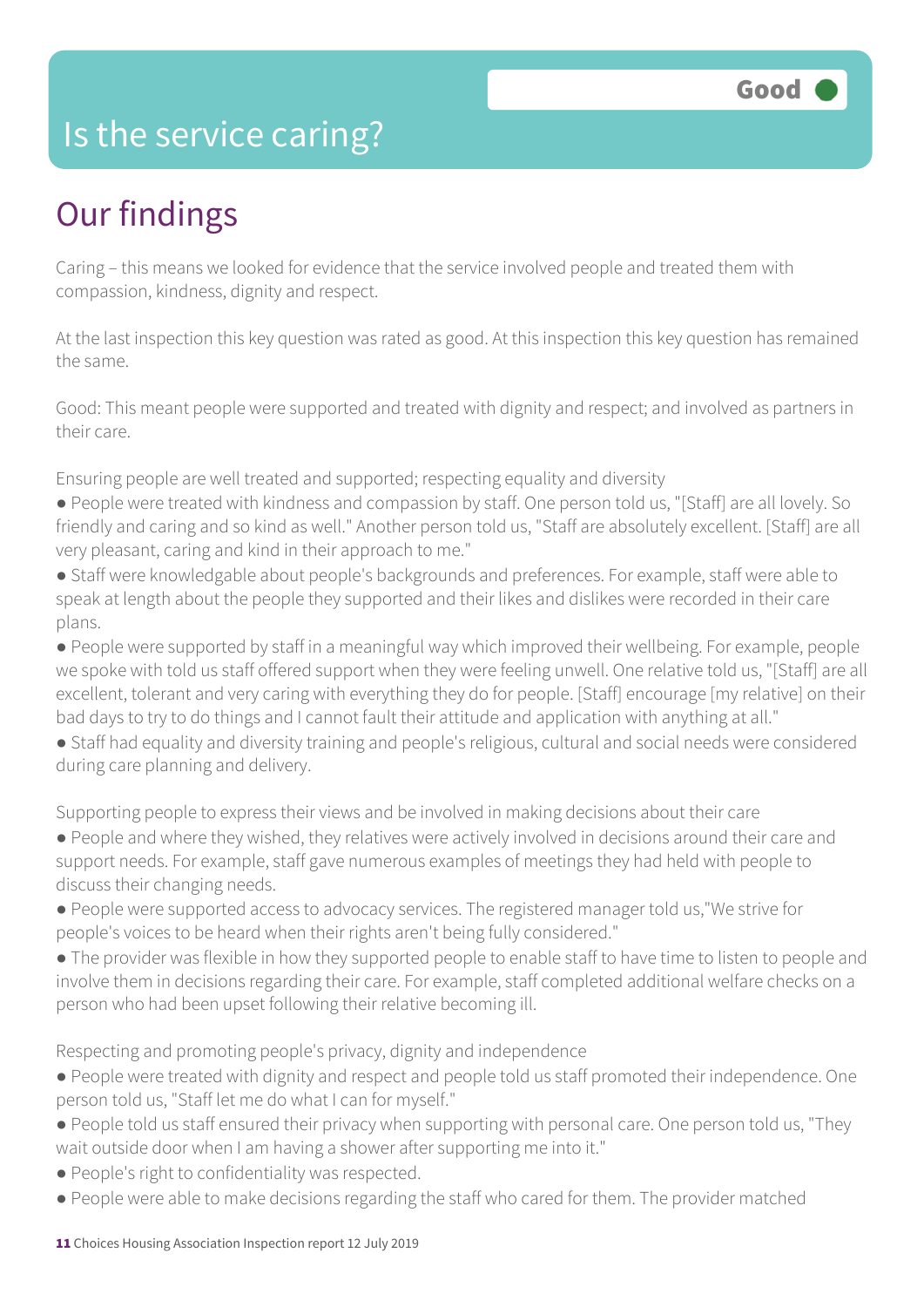people's personalities and preferences to the staff which supported them.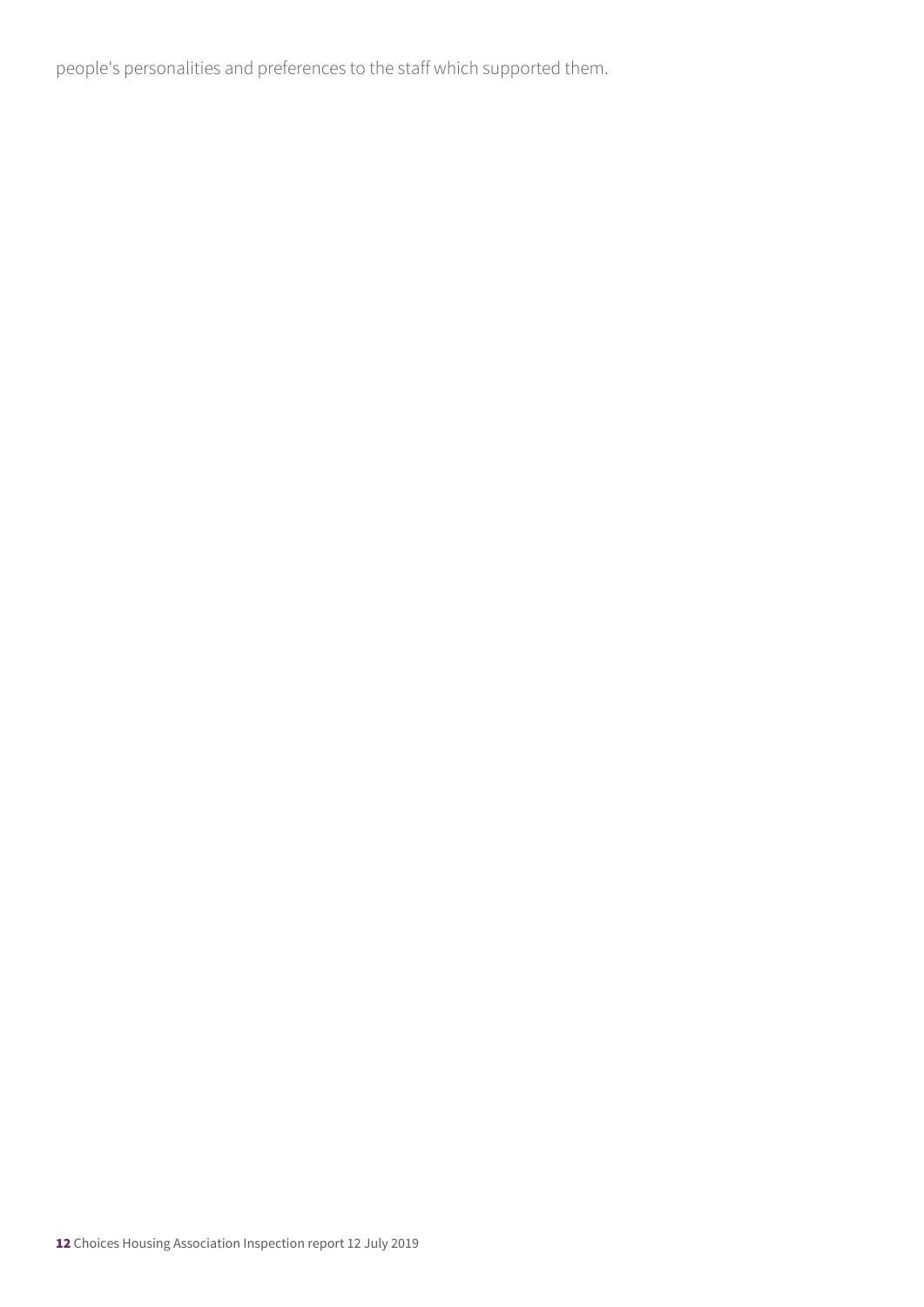### Is the service responsive?

# Our findings

Responsive – this means we looked for evidence that the service met people's needs.

At the last inspection this key question was rated as good. At this inspection this key question has remained the same.

Good: This meant people's needs were met through good organisation and delivery.

Planning personalised care to ensure people have choice and control and to meet their needs and preferences

- People were empowered to have as much control as possible. For example, we saw people were regularly consulted about their care. One person told us, "I go through my care plan with staff and any changes are put in. I recently had a change of medicines and the carers would not administer until this was added into my plan so that proves to me I am safe with them. They are very thorough."
- People's needs and preferences were included in personalised care plans and were regularly reviewed by the management team. People told us assessments were person centred and staff knew them well.

#### Meeting people's communication needs

Since 2016 onwards all organisations that provide publicly funded adult social care are legally required to follow the Accessible Information Standard (AIS). The standard was introduced to make sure people are given information in a way they can understand. The standard applies to all people with a disability, impairment or sensory loss and in some circumstances to their carers.

• The provider met the Accessible Information Standard. People were offered information in formats they could understand such as large print.

Supporting people to develop and maintain relationships to avoid social isolation; support to follow interests and to take part in activities that are socially and culturally relevant to them

● People had access to a range activities such as dominoes and crafts. Staff told us they encourage people to engage in activities to build relationships with those around them and reduce social isolation. For example, staff told us how they had involved a person in a regular game of bingo to improve their wellbeing. Staff told us this had made a 'huge difference' to the person.

Improving care quality in response to complaints or concerns

- People knew how to give feedback about their care and support. We saw feedback was sought through residents' meetings and surveys and action taken in response to comments made.
- Complaints were responded to in line with the provider's policy and procedure. We saw investigations were completed in full and involved people and their families.

### End of life care and support

● People were supported to make decisions about their end of life care. We saw people had care plans in place which detailed who they would like to be involved in making decisions and any funeral plans they had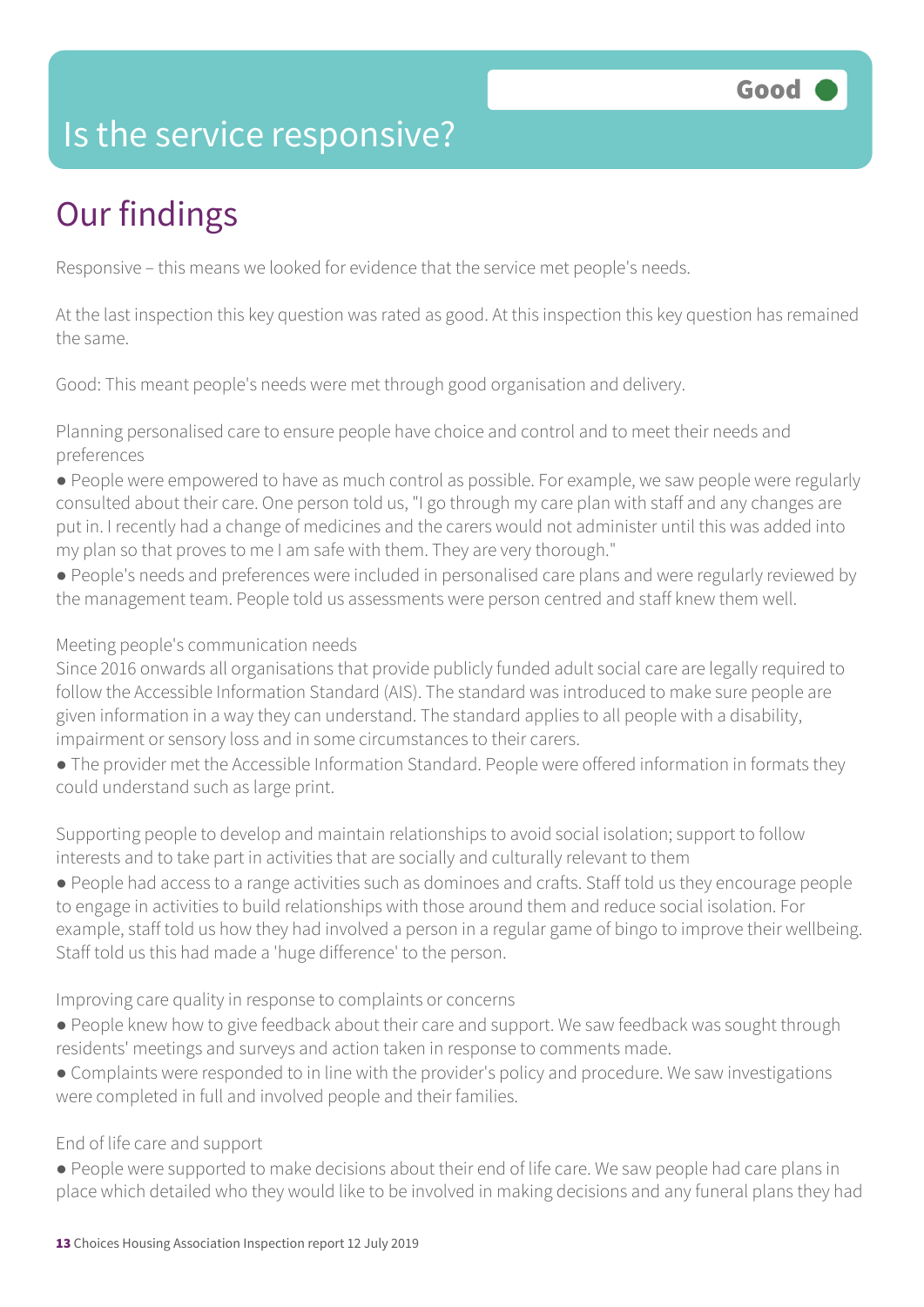#### made.

●Where people were being supported with end of life care this was done alongside other professionals.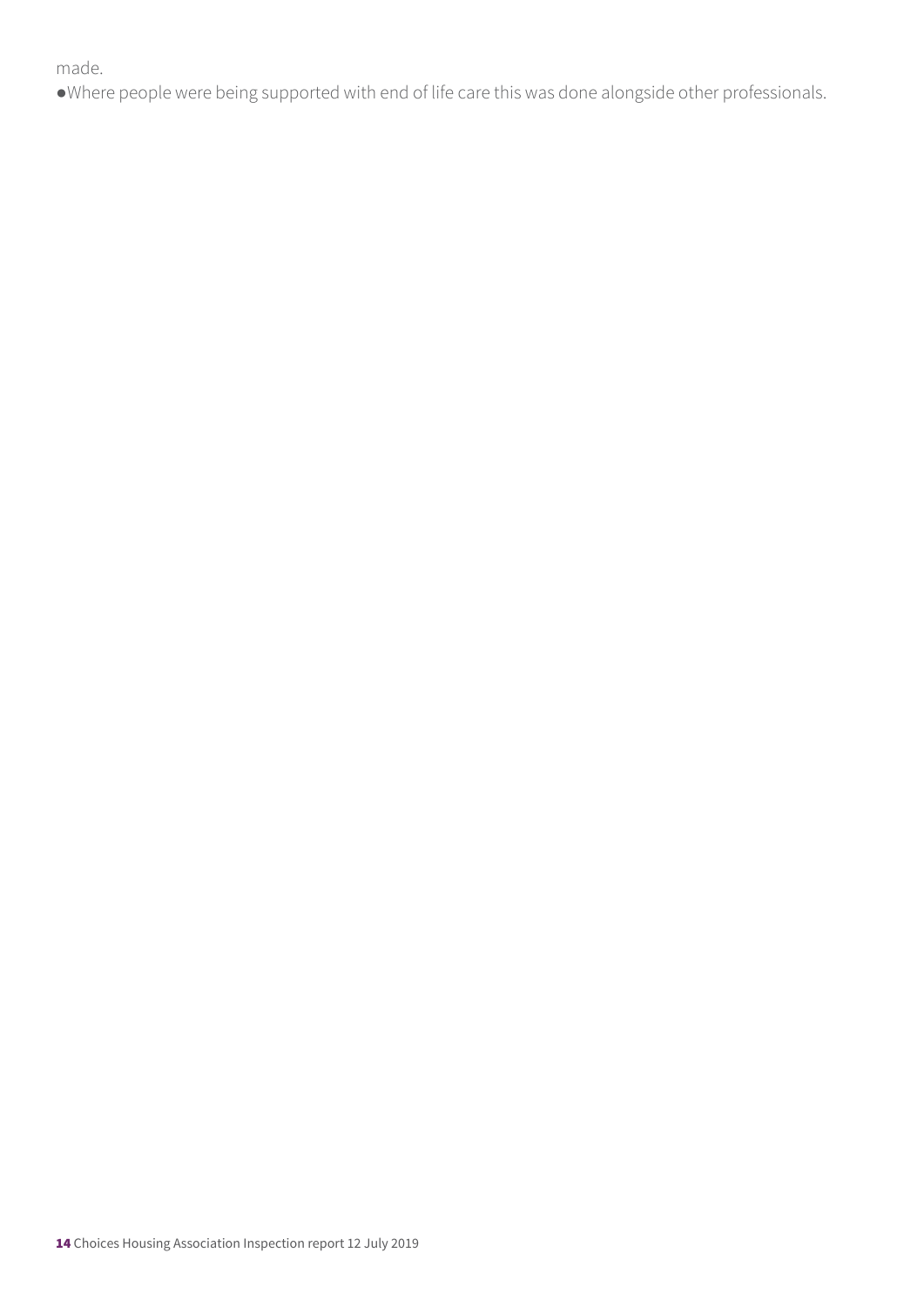### Is the service well-led?

# Our findings

Well-Led – this means we looked for evidence that service leadership, management and governance assured high-quality, person-centred care; supported learning and innovation; and promoted an open, fair culture.

At the last inspection this key question was rated as good. At this inspection this key question has remained the same.

Good: This meant the service was consistently managed and well-led. Leaders and the culture they created promoted high-quality, person-centred care.

Promoting a positive culture that is person-centred, open, inclusive and empowering, which achieves good outcomes for people

- People consistently told us the service was well led. One person told us, "The service is excellently run and managed. The staff are excellent too." Another person told us, "I would say the service is well managed. I am kept well very well informed about the slightest things."
- The registered manager promoted a positive culture across the service which was reflected by staff. Staff had the opportunity to meet with the registered manager to discuss concerns and quality improvements.
- The management team were experienced staff who were genuinely passionate about the people they supported and the quality of the care they provided.

How the provider understands and acts on the duty of candour, which is their legal responsibility to be open and honest with people when something goes wrong

● The registered manager understood their responsibilities under the duty of candour and was meeting these.

Managers and staff being clear about their roles, and understanding quality performance, risks and regulatory requirements

- The management team and staff were clear about their roles and responsibilities. The registered manager understood and met all legal requirements.
- The management team regularly reviewed the quality of the service. We saw quality checks were comprehensive and actions were taken when inconsistencies were identified. The provider completed weekly and monthly audits to review the quality of care provided by service.
- The management team involved staff in improving the quality of the service they provided. For example, accidents, incidents and errors were displayed to encourage staff to identify potential trends and improvements required.

Engaging and involving people using the service, the public and staff, fully considering their equality characteristics

• The service involved people and their families in a meaningful way. One person told us, "The management team are very approachable over anything." One relative told us, "We have regular meetings with the management team to discuss our relatives fluctuating needs."